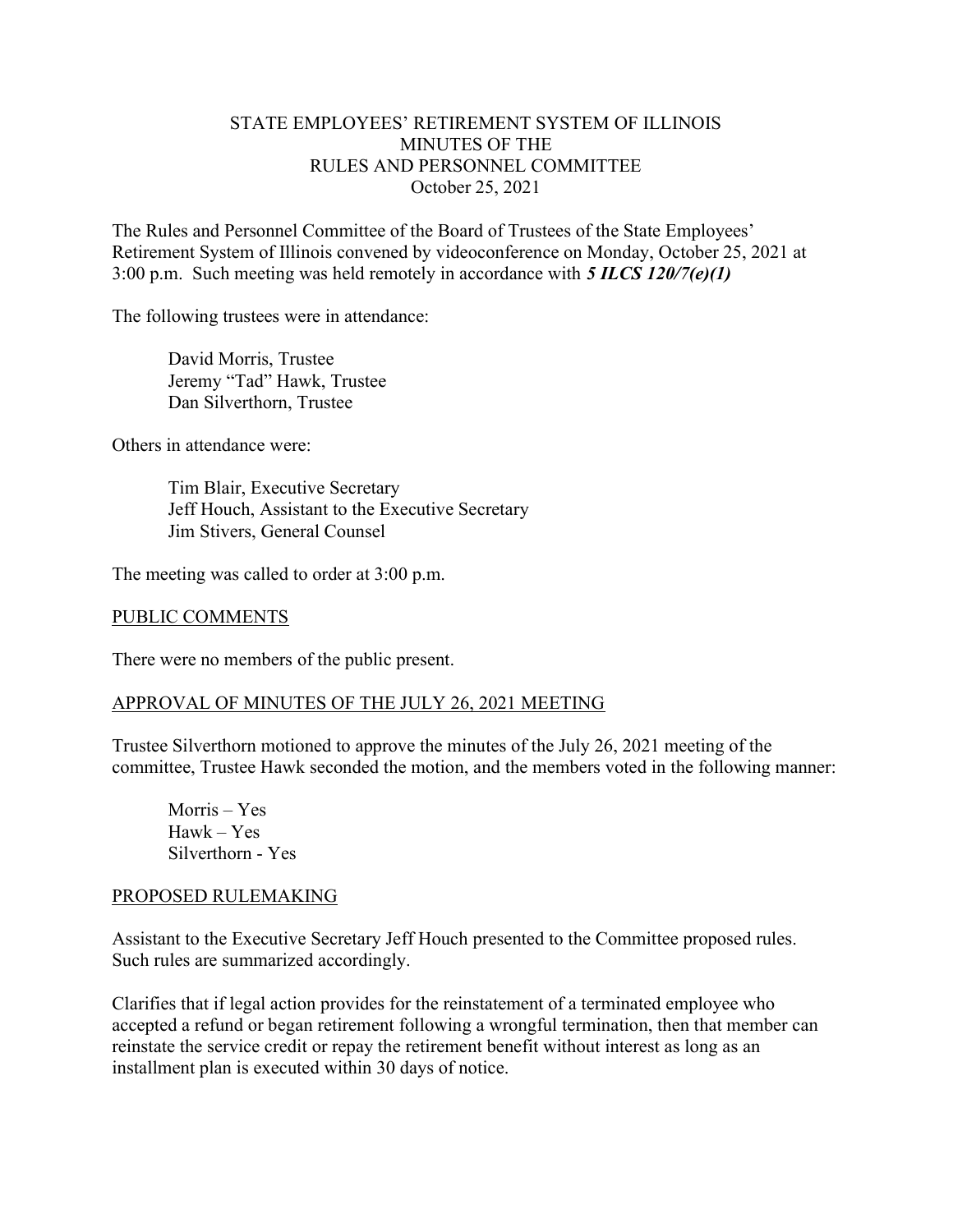Delays the processing of a Termination Refund or Total Buyout Payment for a member with either a pending Social Security Disability claim or a Workers' Compensation Claim.

Suspends Nonoccupational Disability Benefits or Temporary Disability Benefits of members that refuse to apply for Social Security Disability benefits within one year of receiving either of those types of SERS disability benefits.

Provides that if the member subject to the division of his or her benefits from a QILDRO dies before a QILDRO Calculation Order has been submitted, then it shall be the alternate payee's responsibility to provide such order. If the alternate payee fails to provide that order within 180 days of notification from the System, then his or her portion of the benefits shall be payable to the member's estate or designated beneficiaries.

Clarifies that if a retiree returns to service in a manner that causes his or her retirement annuity to be suspended, then that member is liable to pay back SERS the full monthly pension he or she received for the month in which the retirement annuity triggered the suspension provision.

Clarifies that for purposes of determining eligibility for a survivor's annuity of a surviving child, full-time student status is determined by the standard set by that student's college for that student's course of study.

After some discussion on the details and dynamics of the proposed rules, Trustee Hawk made the motion to approve the proposed rules. Trustee Silverthorn seconded the motion, and the members voted in the following manner:

Morris – Yes Hawk – Yes Silverthorn - Yes

### PROPOSED MEETING DATES FOR CALENDAR YEAR 2022

Trustee Silverthorn motioned to conduct the Rules and Personnel Committee meetings for Calendar Year 2022 on the day before the SERS Quarterly Board meetings, Trustee Hawk seconded the motion, and the members voted in the following manner:

Morris – Yes Hawk – Yes Silverthorn - Yes

### OLD BUSINESS

There was no old business

### NEW BUSINESS

There was no new business